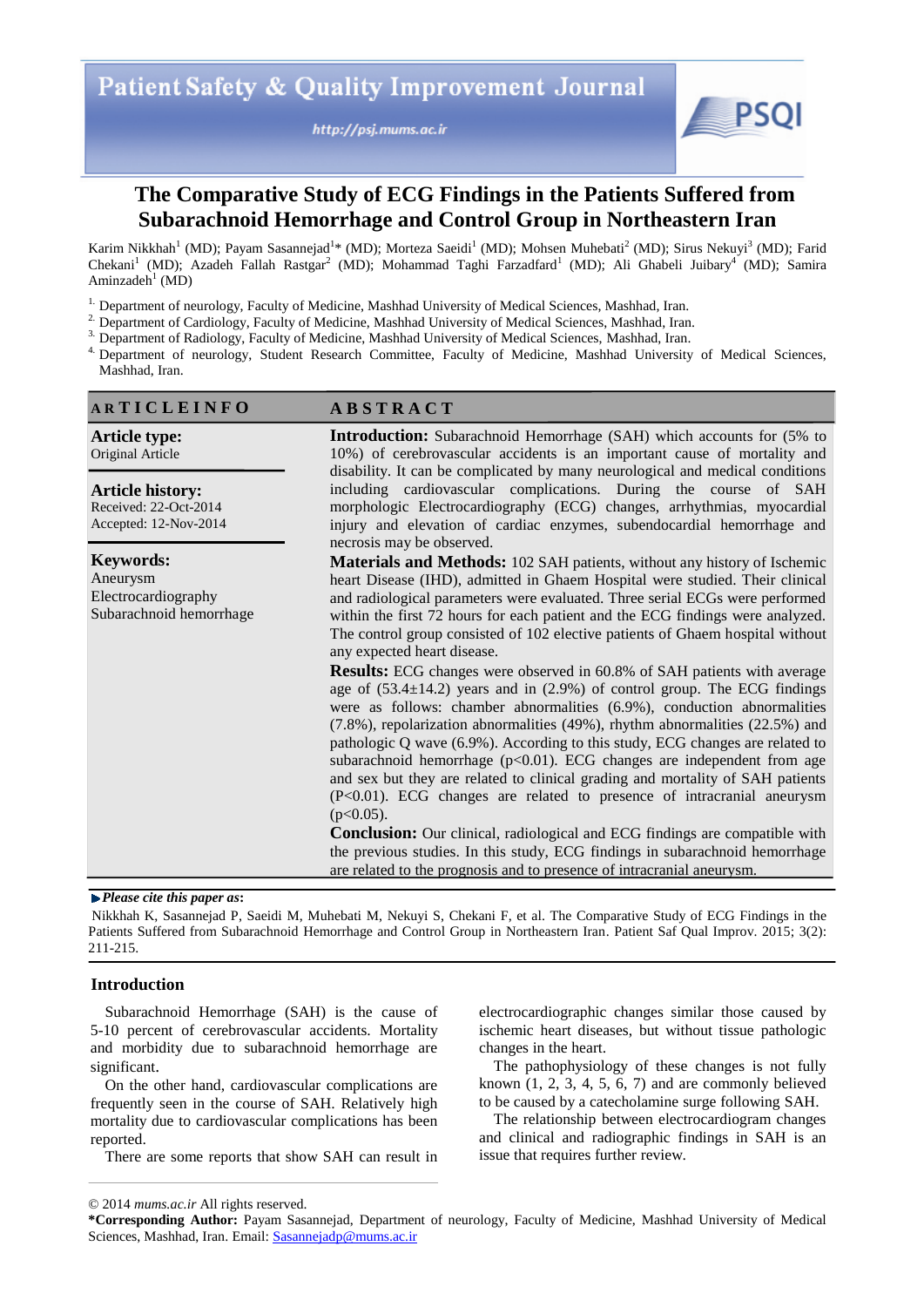Considering that Ghaem Hospital's neurologic ward is the sole center accepting patients with non-traumatic SAH from northeastern Iran, its information can serve as a valuable source of regional epidemiologic characteristics. Also, our study provides an analytical review of electrocardiographic changes in patients and clinical and radiological findings in comparison with a control group.

According to past research mainly performed in western countries, electrocardiography changes are seen frequently in SAH. However, it is not well known how these changes affect patient prognosis.

This study is designed to meet the above challenge.

When considering the importance of the analytical study of SAH patients' clinical and radiographic characteristics compared with Electrocardiography (ECG) changes, this research should prove to be of great assistance.

# **Materials and Methods**

The study population consists of SAH patients without a history of Ischemic Heart Disease (IHD) who had been referred to Mashhad's Ghaem hospital. The control group was selected from among patients without heart problems who had been admitted to the hospital's surgery wards.

Study and control groups were matched based on age and sex. This study is cross-sectional and shows the epidemiological, clinical, radiographic and ECG findings in SAH patients who were admitted to Ghaem Hospital. In this research, ECG findings in SAH patients and the control group were compared and the relationship between the epidemiological, clinical and radiographic findings with the ECG changes was analyzed. In this study, an easy sampling method was employed.

Hunt and Hess grading system were employed.

Grade 1: Asymptomatic or mild headache and slight nuchal rigidity

Grade 2: Moderate to severe headache, stiff neck, no neurologic deficit except cranial nerve palsy

Grade 3: Drowsy or confused, mild focal neurologic deficit

Grade 4: Stupor, moderate or severe hemiparesis

Grade 5: Deep coma, decerebrate posturing

The grade is advanced one level for the presence of grave systemic disease (hypertension, diabetes, severe arteriosclerosis, chronic pulmonary disease) or angiographically confirmed vasospasm.

ECG abnormalities are divided into five main groups in patients:

(1) Atrial disorders (2) Conduction disorders (3) Repolarization disorders (4) rhythm disorders (5) Pathological Q Wave. In this study a QTc of more than 0.44 sec was considered as a long QTc, A heart rate of more than 100 minutes as Sinus Tachycardia, and a heart rate of less than 60 minute as Sinus Bradycardia.

A questionnaire was prepared based on the study, Clinical symptoms, the brain CT scan and conventional angiography findings were recorded as patients entered the emergency room. If a patient had had multiple Computed Tomography (CT) scans or multiple angiographic evaluations, the first brain CT scan and the last angiography were evaluated.

For each patient, three ECGs were performed. A cardiologist interpreted the ECGs. ECG changes were recorded based on cardiologist point of view. The findings of these electrocardiograms were recorded on the questionnaire. A Chi-square test was used for statistical analysis.

# **Results**

In this study, 102 patients with SAH were investigated. A brain CT scan was performed in all cases, but an angiography was performed in only 65 patients. 16 patients died within 72 hours of hospitalization. In the study, 47 (46.1%) patients were males and 55(53.9%) patients were females. The mean age of patients was  $(51.7 \pm 17.4)$  years. The youngest patient was 17 years and the oldest was 87 years.

The mean age of patients with and without ECG changes was  $(53.4 \pm 14.2)$  and  $(49.1 \pm 14.9)$  years respectively.

Table 1 shows the distribution of clinical grading, mean age and the sex of the patients with SAH.

**Table 1: Clinical grading distribution**

| <b>Clinical</b><br>Grading | Number | Percent |    | Male Female | Mean Age      |
|----------------------------|--------|---------|----|-------------|---------------|
|                            | 6      | 5.9     |    | 4           | $13.6 + 46.7$ |
| 2                          | 21     | 20.6    | 8  | 13          | $13.1 + 52.5$ |
| 3                          | 33     | 32.4    | 14 | 19          | $17.3 + 51.4$ |
| 4                          | 20     | 19.6    | 9  | 11          | $13.8 + 51.8$ |
| 5                          | 22     | 21.6    | 13 | Q           | $13.7 + 53$   |

The clinical signs and symptoms of 102 patients include:

Headache in (80.4%) of patients, vomiting in (72.5%), decreased consciousness in 53.9%, seizure in (15.7%), aphasia in (12.7%), hemiparesis in (6.9%) and visual disturbances in (4.9%).

Subarachnoid hemorrhage was diagnosed in 100 patients via a brain CT scan. The brain CT scans of two patients were normal or suspicious and so the diagnosis of SAH was established by lumbar puncture.

CT scan findings in these patients include: unilateral bleeding in the Sylvian sulcus in 28 patients (27.5%), bilateral bleeding in the Sylvian sulcus in 55 patients (53.9%), bleeding in other sulcuses in 32 patients (31.4%),bleeding in the anterior interhemispheric sulcus in 55 patients (53.9%), bleeding in the posterior interhemispheric sulcus in 29 patients (28.4%), bleeding in basal cisterns in 61 patients(59.8%), SAH with IVH in 10 patients (9.8%), SAH with Intra Cranial Hemorrhage (ICH) in 7 patients (6.9%) and Hydrocephaly in 10 patients (9.8%). Angiography was performed in 60 of the cases within 72 hours of the occurrence of SAH.

In five patients, this performed later because of the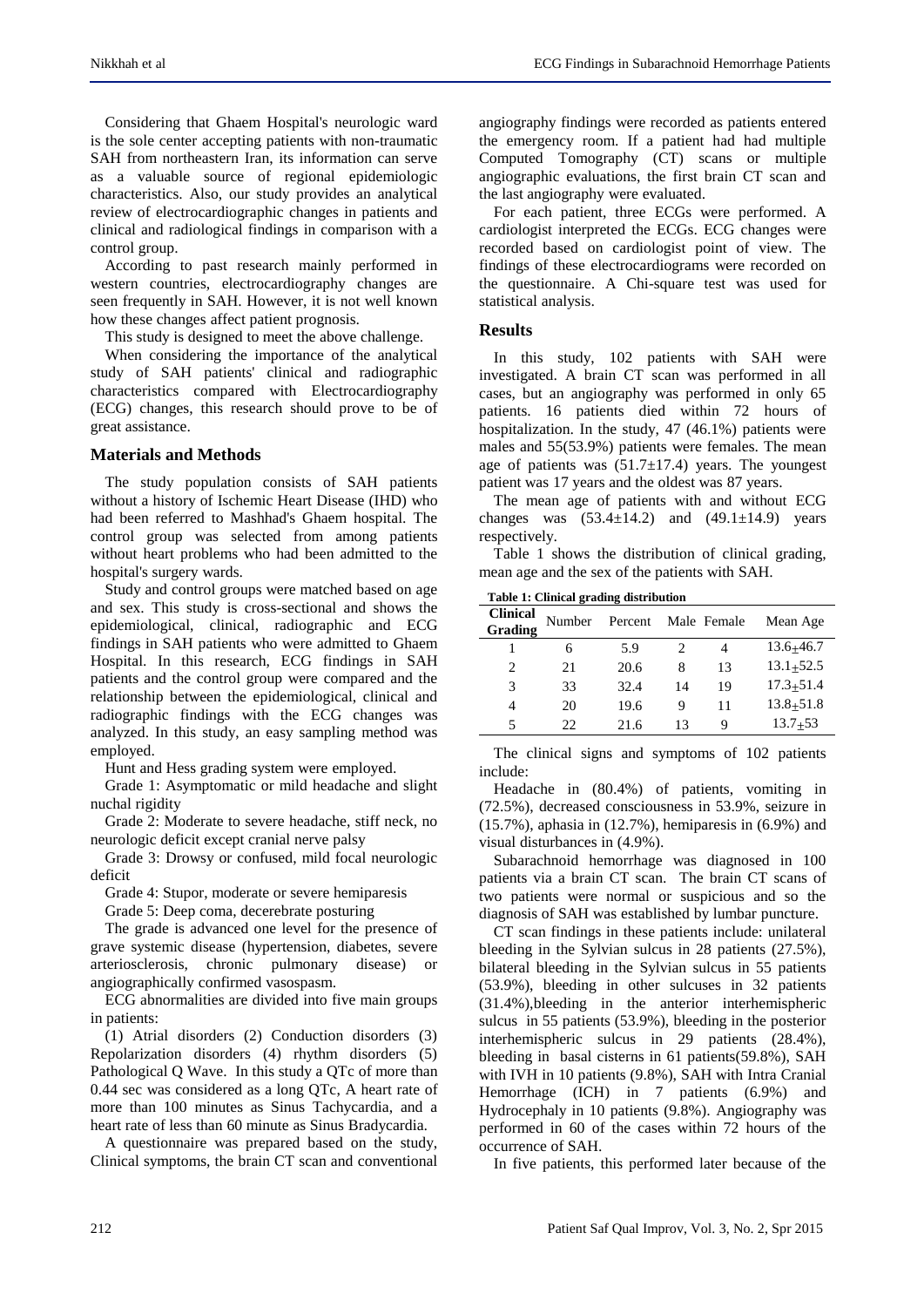patients. Angiogram was normal in 15 patients while another disorder, such as AVM and vasospasm was reported in six patients. Among the 44 patients with

aneurysms, 10 had multiple aneurysms.

delay in referring these patients to the hospital. A second angiography was done after 10 to 14 days when the first angiography was normal.

In the angiography study, an aneurysm reported in 44

ChangesECG Number Percent Age Male Female Atrial Disorders 7 6.9 52.7±13.7 4 3 Right Atrial Disorders 3 2.9 52.7±13.3 2 1 Left Atrial Disorders  $4$   $3.9$   $52.7+16$   $2$   $2$ Conductive Disorders 8 7.8 60.1 $\pm$ 13 3 5<br>
LBBB 1 1 74 0 1 LBBB 1 1 1 74 0 1 RBBB 3 2.9 57 $\pm$ 13.7 2 1 LAHB 2 2 71±6.4 0 2 block AV 3 2.9 55.3±14.6 1 0 Repolarization Disorders 50 49 52.8±14 27 23 ST Elevation 11 10.8 60 $\pm$ 8.1 7 4 ST Depression 12 11.8 46±11.2 6 6 TReverse 11  $10.8$  58.7 $\pm 16$  5 6 TFlat 8 7.8  $43.2 \pm 12.4$  4 4 TTall  $7$  6.9 52.8±4.2 3 4  $TTwoPeak$  5 4.9  $48±17.9$  2 3 WaveU 4 3.9 46±8.5 3 1 QTcProlonged 13 12.7 54±14.6 7 6 Rhythm Disorders 23 22.5 48.3±14.2 11 12 Sinus Tachycardia  $\begin{array}{cccc} 9 & 8.8 & 46.9 \pm 18.1 & 3 & 6 \\ 5 \text{inus} \text{ Bradvcardia} & 10 & 9.8 & 48.2 \pm 12.1 & 6 \end{array}$ Sinus Bradycardia 10 9.8 48.2±12.1 6 4 Ventricular Tachycardia  $\frac{3}{4.9}$   $\frac{4.9}{54.3}$   $\frac{54.3}$   $\frac{13.6}{2}$   $\frac{1}{2}$   $\frac{2}{54.3}$ Others 2 2 61.5 $\pm$ 23.3 1 1 Pathologic Q Wave 7 6.9 50.7±11.8 3 4<br>Inferior Leads 4 3.9 49.7+13.3 2 2 1 Inferior Leads 4 3.9 49.7±13.3 2 2<br>Precordial Leads 3 2.9 52+12.2 1 2 Precordial Leads  $\begin{array}{ccc} 3 & 2.9 & 52 \pm 12.2 & 1 \end{array}$ Total Changes in ECG 62 60.8 53.4±14.2 30 34

102 subjects in the control group were evaluated of which three cases showed ECG changes and two indicated Sinus Tachycardia and a right bandle branch block.

Table 3 shows ECG findings in patients and the control group.

| Table 3: Comparison of ECG changes in two groups |          |             |     |  |  |  |
|--------------------------------------------------|----------|-------------|-----|--|--|--|
|                                                  | With ECG | Without ECG | All |  |  |  |
|                                                  | Changes  | Changes     |     |  |  |  |
| Patients                                         | 62       | 40          | 102 |  |  |  |
| Control Group                                    |          | 99          | 102 |  |  |  |
|                                                  | 65       | 139         | 204 |  |  |  |

X2calculated for this table is 78.6 with DF=1. This indicates that the presence of ECG changes is related to SAH. Using a similar method, a significant association between rhythm and repolarization disorders and the occurrence of SAH was observed.

Due to statistical limitations, a comparative study of atrial abnormalities, conductive disorders, and pathological Q waves in patients and the control group was not possible. Statistical findings indicate that ECG changes are independent of patient age and sex, but are correlated with the level of consciousness, mortality, and abnormal angiography  $(P=0.011)$ .

Table 4 shows the frequency of ECG changes and the aneurysm location in 34 patients.

| Table 4: ECG changes and aneurysm location in angiography |             |         |            |  |  |  |
|-----------------------------------------------------------|-------------|---------|------------|--|--|--|
|                                                           | Without ECG | With    | Percent of |  |  |  |
| Aneurysm Location                                         | Changes     | ECG     | ECG        |  |  |  |
|                                                           |             | Changes | Changes    |  |  |  |
| Anterior                                                  |             |         |            |  |  |  |
| Communicating                                             |             |         | 66.7       |  |  |  |
| Artery                                                    |             |         |            |  |  |  |
| Vertebrobasilar                                           | 2           |         | 33         |  |  |  |
| Other Arteries                                            | Q           | 10      | 52.6       |  |  |  |

According to this table, most ECG changes are seen in the anterior communicating artery aneurysms.

#### **Discussion**

According to previous studies, (75 to 80%) of SAH are due to intracranial aneurysm ruptures. The average patient age of aneurysm rupture is 50 years and the prevalence in women is slightly higher than in men (1, 9). In our study, there was aneurysm in (67.7%) of patients who had had a brain angiography. The mean age of patients was  $(51.7\pm 17.4)$  and was slightly higher in females than in males (53.9% females and 46.1% males).

It is important that in this study, brain angiography was not performed for most patients with a severe coma (Grade IV and V Hunt and Hess).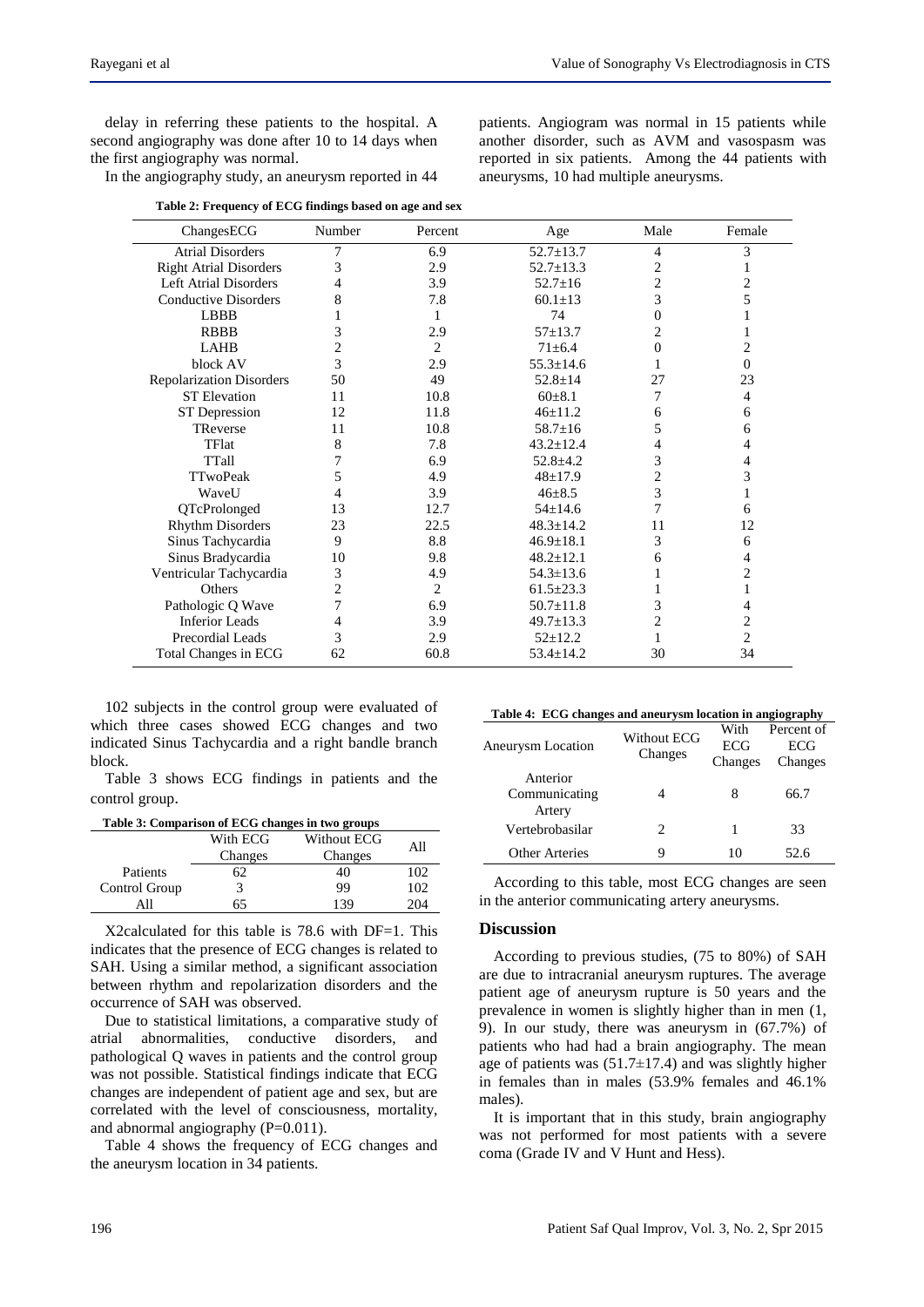This can influence the overall frequency of intracranial aneurysms.

According to Mohr and Kase's study, (38%) of patients with SAH were in coma upon arrival (1). In our study, (21.6%) of the patients had a grade 5 Hunt and Hess on arrival at the emergency unit and (19.6%) of patients had a grade IV Hunt and Hess, which is similar to previous studies. According to previous studies, 25% of patients die with SAH within 24 hours (1). In our study, 15.7% of patients died within 72 hours, making the mortality rate lower than in other studies. Major clinical symptoms in our patients upon their arrival included headache (80.4%),vomiting (72.5%) and decreased consciousness (53.9%), all of which were similar to the findings in the Fontanarosa study.(15.7%) of our patients experienced seizures, in contrast to previous studies, in which (20%) of patients with SAH had seizures (8).

The CT scan findings of our patients differ from Kassell study with 1,553 SAH patients that three percent of patients had normal scans (9, 10).It is critical to note this research considered findings of the first brain CT scan, but not the CT scan findings after rebleeding. This may be cause of the difference between the two studies.

In the study by Sakr and colleagues conducted in 2003 (2), out of 159patients with SAH, (66.7%) showed ECG changes. In this study, (60.8%) of patients had ECG changes.

ECG findings in the Sakrs study include atrial disorders (6.8%), conductive disorders (7.5%), repolarization disorders (83%), rhythm disorders (30.2%), and pathological Q waves (15.1%).ECG changes in this study include: atrial disorders (11.3%), conductive disorders (12.9%), repolarization disorders (80.6%), rhythm disorders (37.1%) and pathological Q waves (11.3%). By comparing these results, it is seen that atrial and conductive disorders in this study are slightly more than those reported by previous studies.

Due to various confounding factors, small sample size, and the low occurrence of atrial and conductive disorders, this difference is not probably statistically significant. Other findings in the two studies are similar. The comparison of ECG changes and their relationship with SAH in patients and the control group

# **References**

- 1- Adams HP, Love BB. Medical management of Aneurysmal Subarachnoid Hemorrhage. In: Barnett H, Mohr JP, Stein BM, Yatsu FM. Intracranial Aneurysm. In: Stroke. 3rd ed. Philadelphia: Churchill Livingstone; 1998: 701-717, 1243-1258.
- 2- Sakr Y L, Lim N, Amaral ACKB, Ghosn I, Carvalho FB, Renard M et al: Relation of ECG changes to neurological outcome in patients with aneurysmal subarachnoid hemorrhage In: International Journal of Cardiology. 2004; 96: 369-373.
- 3- Selman WR, Hsu D, Tarr RW, Ratcheson RA. Vascular diseases of the nervous system, Intracranial

indicated a statistically significant correlation, at a (0.01) level that was similar to the results of previous studies.

The analysis of this study findings is indicate that ECG changes are not related to patient age and sex, an issue which has also been proven in previous studies.

There is a controversy surrounding the role of ECG changes in the prognosis in patients with SAH from different sources. Marilyn Hravnak reported that Cardiac injury was incrementally worse with increasing aneurysmal SAH severity and associated with<br>persistent OTc prolongation and ventricular QTc prolongation and ventricular arrhythmias (11).

Crago's study results showed that cardiac complications may negatively impact outcomes in SAH patients up to 6 months following hemorrhage (12). In Ramappa's study, Patients with subarachnoid hemorrhage and elevated cardiac Troponin-I had worse neurological status at admission and had a worse neurological outcome and in-hospital mortality (13).

In our study, the correlation between ECG changes and the severity of unconsciousness and mortality was significant at the (0.01) level.

In past studies, there has not been a specific relationship established between the intracranial aneurysm location and ECG changes.

## **Conclusion**

Our study found a significant correlation between ECG changes and the intracranial aneurysm location at the (0.05) level.

In this study, it was not possible to analyze other clinical and radiological findings, in comparison with ECG changes, due to the small volume of data.

The following is recommended based on the results: Serial electrocardiography performed for all patients with SAH, Cardiac monitoring in patients with SAH and use of electrocardiography as a prognostic criterion for patients with SAH.

#### **Acknowledgment**

This research was supported by the Research Deputy at Mashhad University of Medical Sciences. We thank all patients who participated in this study.

Aneurysm and Subarachnoid Hemorrhage In: Bradley W.G, Daroff R.B, Fenichel G.MJankovic J. Neurology in Clinical Practice. 5th ed. Philadelphia: Butterworth Heinemann Elsevier; 2008: 1243-1256.

- 4- Mayer SA, Bernardini GL, Solomon RA, Brust JCM. Subarachnoid Hemorrhage In: Rowland L. Merritt's Neurology. 11th ed. Philadelphia: Lippincott; 2005: 328-338.
- 5- Libby P, Bonow RO, Mann DL, Zipes DP. Acute Cerebrovascular Disease In: Braunwald's Heart Disease. 8th ed. Philadelphia: Saunders Elsevier; 2008: 2149-2153.